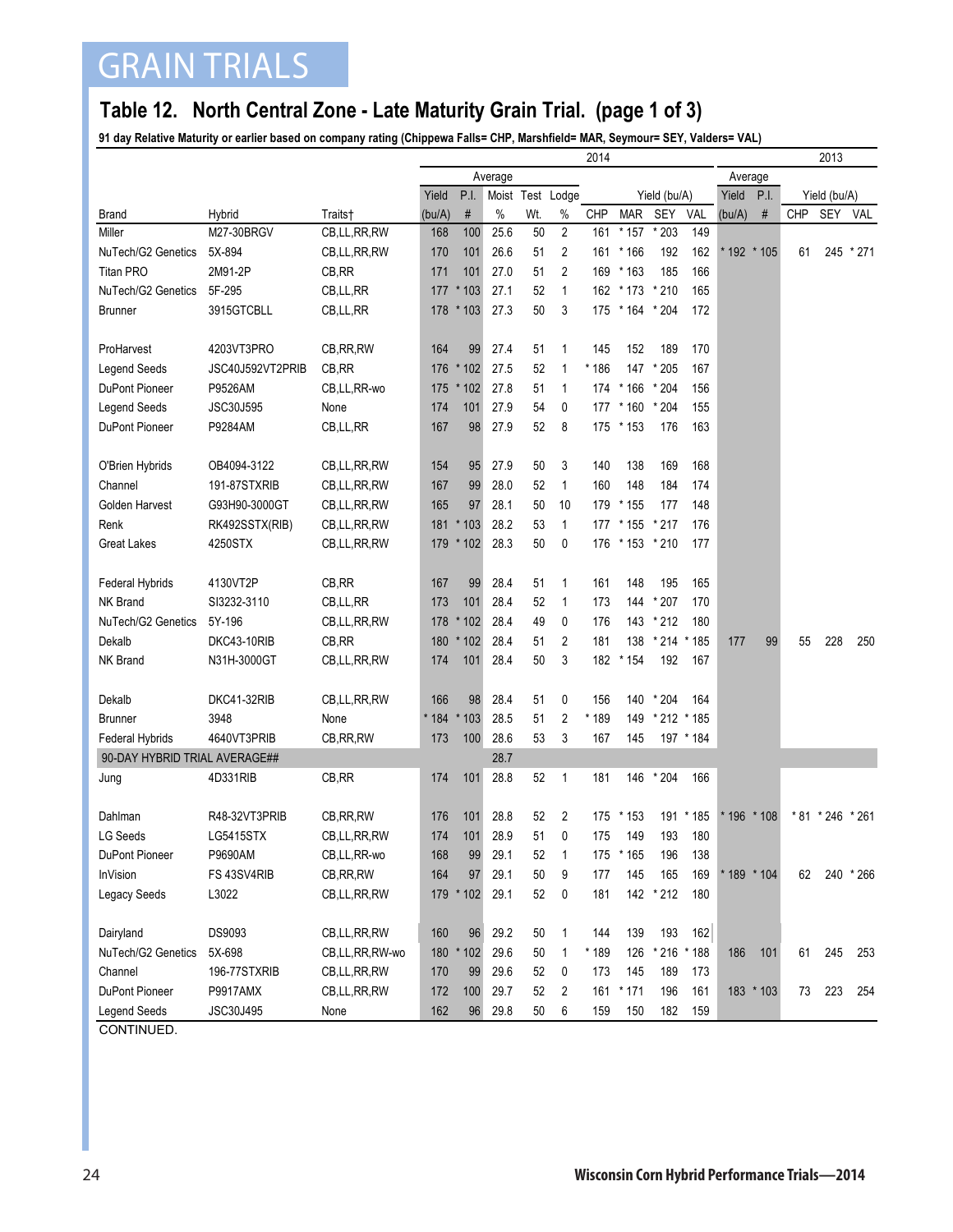# GRAIN TRIALS

#### **Table 12 (continued). North Central Zone - Late Maturity Grain Trial. (page 2 of 3)**

**91 day Relative Maturity or later based on company rating (Chippewa Falls= CHP, Marshfield= MAR, Seymour= SEY, Valders= VAL)**

|                               |                 |             | 2014                              |               |              |     |                |               |                   |                   |           | 2013    |           |     |     |     |  |
|-------------------------------|-----------------|-------------|-----------------------------------|---------------|--------------|-----|----------------|---------------|-------------------|-------------------|-----------|---------|-----------|-----|-----|-----|--|
|                               |                 |             |                                   | Average       |              |     |                |               |                   |                   |           | Average |           |     |     |     |  |
|                               |                 |             | Yield<br>P.I.<br>Moist Test Lodge |               | Yield (bu/A) |     |                | Yield<br>P.I. |                   | Yield (bu/A)      |           |         |           |     |     |     |  |
| <b>Brand</b>                  | Hybrid          | Traits†     | (bu/A)                            | $\#$          | $\%$         | Wt. | $\%$           | CHP           | <b>MAR</b>        | SEY               | VAL       | (bu/A)  | $\#$      | CHP | SEY | VAL |  |
| NuTech/G2 Genetics            | 5F-198          | CB,LL,RR    | $*194$                            | $*106$        | 29.8         | 49  | 0              | * 196         | $*174$            | * 220             | * 185     |         |           |     |     |     |  |
| <b>Legacy Seeds</b>           | L3844           | CB,LL,RR,RW |                                   | 178 * 102     | 29.8         | 51  | 2              | 177           | * 172             | 190               | 174       |         |           |     |     |     |  |
| 95-DAY HYBRID TRIAL AVERAGE## |                 |             |                                   |               | 29.9         |     |                |               |                   |                   |           |         |           |     |     |     |  |
| PiP/Steyer                    | 4392            | CB, RR, RW  | 175                               | 101           | 29.9         | 52  | 9              | 178           | 148               |                   | 185 * 191 |         |           |     |     |     |  |
| PIP                           | X4595           | CB,LL,RR    |                                   | * 184 * 102   | 29.9         | 51  | $\overline{7}$ | * 195         | $*158$            | $*217$            | 164       |         |           |     |     |     |  |
|                               |                 |             |                                   |               |              |     |                |               |                   |                   |           |         |           |     |     |     |  |
| Munson                        | 5286VT2P        | CB, RR      | 175                               | 101           | 30.0         | 52  | 0              | 168           | $*160$            | 189               | * 185     |         |           |     |     |     |  |
| Golden Harvest                | SI3232-3110     | CB,LL,RR    | 177                               | 101           | 30.0         | 52  | 1              | * 183         | 145               | * 208             | 173       |         |           |     |     |     |  |
| <b>Titan PRO</b>              | TP48-932P       | CB, RR      | 176                               | 101           | 30.1         | 51  | 0              | 176           | $*154$            | 202               | 171       |         |           |     |     |     |  |
| Dairyland                     | <b>DS9791RA</b> | CB,LL,RR,RW | 172                               | 99            | 30.1         | 50  | 1              | * 186         | 143               | 192               | 165       | 172     | 98        | 56  | 235 | 226 |  |
| <b>DuPont Pioneer</b>         | P9305AM         | CB,LL,RR    | 178                               | 101           | 30.2         | 52  | $\mathbf{1}$   | 177           | 149               | $*216$            | 169       |         |           |     |     |     |  |
|                               |                 |             |                                   |               |              |     |                |               |                   |                   |           |         |           |     |     |     |  |
| <b>Great Lakes</b>            | 4699VT3PRIB     | CB, RR, RW  |                                   | * 187 * 104   | 30.2         | 52  | 0              | 180           |                   | * 164 * 218 * 187 |           |         |           |     |     |     |  |
| Federal Hybrids               | 4240VT2P        | CB, RR      |                                   | * 186 * 104   | 30.2         | 51  | 1              | $*184$        | $*156$            |                   | 193 * 210 |         |           |     |     |     |  |
| PIP                           | X4597           | RR          |                                   | $* 184 * 102$ | 30.2         | 51  | $\overline{7}$ | 181           | $*164$            |                   | 197 * 195 |         |           |     |     |     |  |
| Dahlman                       | R46-27VT2PRIB   | CB, RR      |                                   | $* 185 * 103$ | 30.2         | 52  | 0              | * 189         | 150               | * 208             | * 191     |         | 183 * 103 | 67  | 237 | 244 |  |
| ProHarvest                    | 4572VT3         | CB, RR, RW  | 178                               | 101           | 30.3         | 52  | 0              | 181           | * 153 * 206       |                   | 173       |         |           |     |     |     |  |
|                               |                 |             |                                   |               |              |     |                |               |                   |                   |           |         |           |     |     |     |  |
| Dekalb                        | DKC44-13RIB     | CB,LL,RR,RW | 178                               | 101           | 30.3         | 52  | 0              | 175           | * 161 * 203       |                   | 173       |         |           |     |     |     |  |
| Legacy Seeds                  | L3423           | CB,LL,RR,RW | 179                               | 101           | 30.3         | 51  | 1              | * 183         |                   | 152 * 210         | 171       |         |           |     |     |     |  |
| <b>DuPont Pioneer</b>         | <b>P9644AMX</b> | CB,LL,RR,RW | 174                               | 100           | 30.3         | 53  | 1              | 181           | 147               | 199               | 169       |         |           |     |     |     |  |
| Dahlman                       | R47-35VT3PRIB   | CB, RR, RW  | 177                               | 101           | 30.5         | 52  | 0              | 174           | 151               | 196               | * 188     |         | 185 * 103 | 69  | 245 | 243 |  |
| NuTech/G2 Genetics            | 5D-198AMX       | CB,LL,RR,RW | 171                               | 99            | 30.5         | 49  | 0              | 166           | 138               | $*215$            | 166       |         |           |     |     |     |  |
|                               |                 |             |                                   |               |              |     |                |               |                   |                   |           |         |           |     |     |     |  |
| Renk                          | RK522SSTX(RIB)  | CB,LL,RR,RW | 172                               | 99            | 30.5         | 51  | 1              | 173           |                   | 143 * 208         | 164       |         |           |     |     |     |  |
| Munson                        | 5581VT3P(RIB)   | CB, RR, RW  | 179                               | 101           | 30.6         | 52  | 0              | 179           |                   | 150 * 205         | 181       |         |           |     |     |     |  |
| Dekalb                        | DKC47-35RIB     | CB,LL,RR,RW | $*184$                            | $*103$        | 30.6         | 51  | 0              | 172           | * 153 * 214 * 197 |                   |           |         |           |     |     |     |  |
| NK Brand                      | SG3482-3111     | CB,LL,RR,RW | 177                               | 101           | 30.6         | 51  | $\mathbf{1}$   | 172           | 146               | * 208 * 184       |           |         |           |     |     |     |  |
| Munson                        | 5462SS          | CB,LL,RR,RW | 177                               | 100           | 30.7         | 51  | 0              | * 186         |                   | 150 * 214         | 159       |         |           |     |     |     |  |
|                               |                 |             |                                   |               |              |     |                |               |                   |                   |           |         |           |     |     |     |  |
| ProHarvest                    | 4644VT3PRO      | CB, RR, RW  |                                   | * 185 * 103   | 30.8         | 50  | 0              | 177           |                   | 152 * 215 * 196   |           |         |           |     |     |     |  |
| Renk                          | RK568VT3P(RIB)  | CB, RR, RW  | 179                               | 101           | 30.8         | 51  | 1              | * 186         | 146               |                   | 196 * 185 |         |           |     |     |     |  |
| Golden Harvest                | SG3482-3111     | CB,LL,RR,RW | 172                               | 99            | 30.8         | 51  | 0              | 164           | * 168             | 193               | 164       |         |           |     |     |     |  |
| NuTech                        | 5V-195          | CB,LL,RR,RW | 167                               | 98            | 30.9         | 50  | $\overline{c}$ | 167           | 142               | 184               | 177       |         |           |     |     |     |  |
| Mycogen                       | 2K395           | CB,LL,RR,RW | 161                               | 96            | 30.9         | 49  | $\mathbf{1}$   | 161           | 133               | 181               | 171       |         |           |     |     |     |  |
|                               |                 |             |                                   |               |              |     |                |               |                   |                   |           |         |           |     |     |     |  |
| Legacy Seeds                  | L3043(RIB)      | CB,RR       | 178                               | 101           | 30.9         | 51  | 0              | 179           |                   | 152 * 207         | 174       |         |           |     |     |     |  |
| Dairyland                     | DS9694RA        | CB,LL,RR,RW | 158                               | 95            | 30.9         | 49  | $\mathbf{1}$   | 155           | 133               | 183               | 161       |         |           |     |     |     |  |
| <b>Brunner</b>                | 3936            | None        | 168                               | 97            | 31.0         | 50  | 5              | * 184         | 143               | 186               | 158       |         |           |     |     |     |  |
| Mycogen                       | 2V357           | CB,LL,RR,RW | 165                               | 97            | 31.1         | 50  | 0              | 170           | 130               | 201               | 160       |         |           |     |     |     |  |
| Munson                        | 5731VT3P        | CB, RR, RW  | 179                               | 101           | 31.3         | 51  | 0              | 180           | 150               | 202               | 183       |         |           |     |     |     |  |
| CONTINUIED                    |                 |             |                                   |               |              |     |                |               |                   |                   |           |         |           |     |     |     |  |

CONTINUED.